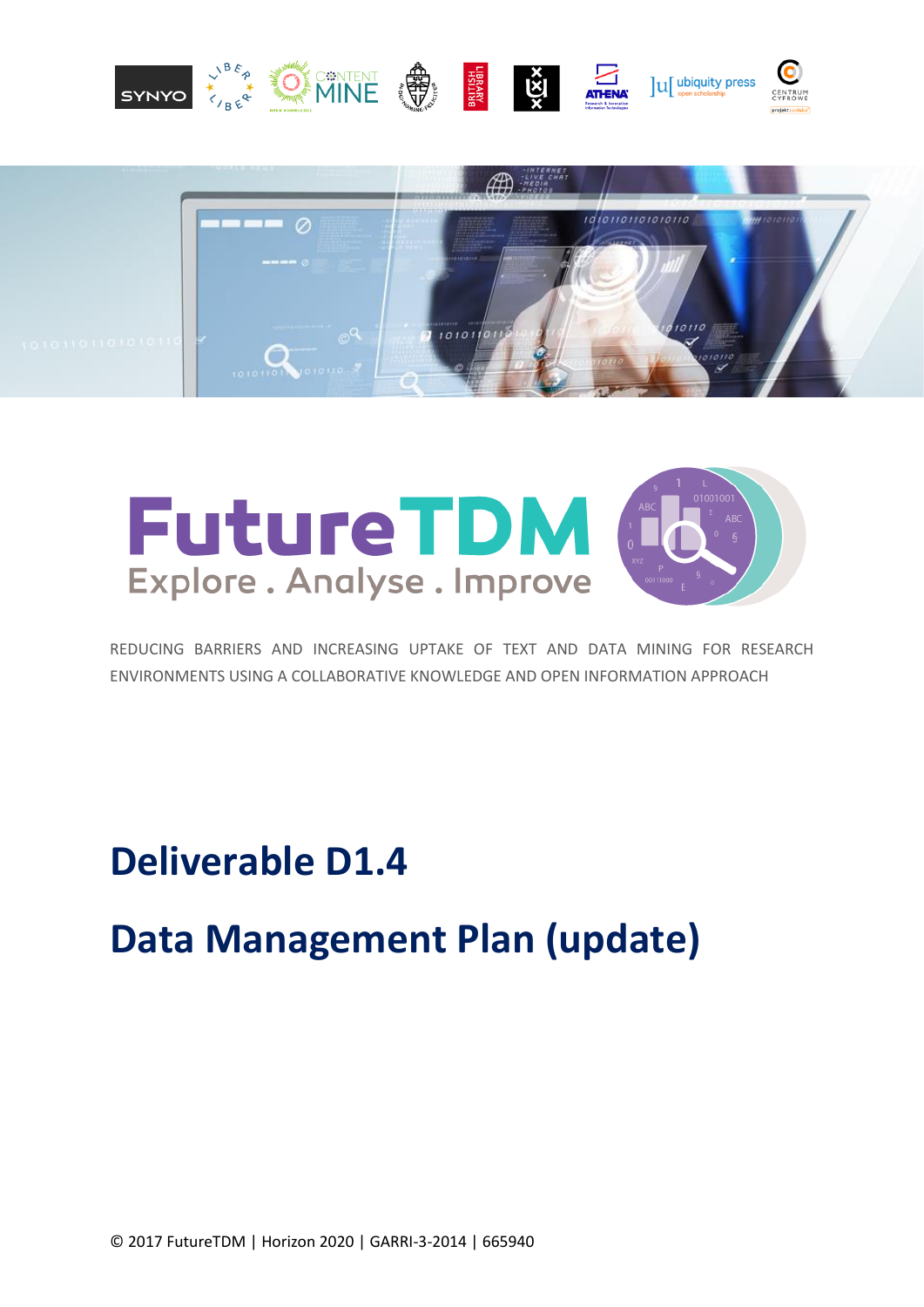

## **Project**

| Acronym:     | FutureTDM                                                                            |
|--------------|--------------------------------------------------------------------------------------|
| Title:       | Reducing Barriers and Increasing Uptake of Text and Data Mining for Research         |
|              | Environments using a Collaborative Knowledge and Open Information Approach           |
| Coordinator: | SYNYO GmbH                                                                           |
| Reference:   | 665940                                                                               |
| Type:        | Collaborative project                                                                |
| Programme:   | <b>HORIZON 2020</b>                                                                  |
| Theme:       | GARRI-3-2014 - Scientific Information in the Digital Age: Text and Data Mining (TDM) |
| Start:       | 01. September, 2015                                                                  |
| Duration:    | 24 months                                                                            |
| Website:     | http://www.futuretdm.eu/                                                             |
| E-Mail:      | office@futuretdm.eu                                                                  |
| Consortium:  | SYNYO GmbH, Research & Development Department, Austria, (SYNYO)                      |
|              | Stichting LIBER, The Netherlands, (LIBER)                                            |
|              | Open Knowledge, UK, (OK/CM)                                                          |
|              | Radboud University, Centre for Language Studies The Netherlands, (RU)                |
|              | The British Library Board, UK, (BL)                                                  |
|              | Universiteit van Amsterdam, Inst. for Information Law, The Netherlands, (UVA)        |
|              | Athena Research and Innovation Centre in Information, Communication and              |
|              | Knowledge Technologies, Inst. for Language and Speech Processing, Greece, (ARC)      |
|              | <b>Ubiquity Press Limited, UK, (UP)</b>                                              |
|              | Fundacja Projekt: Polska, Poland, (FPP)                                              |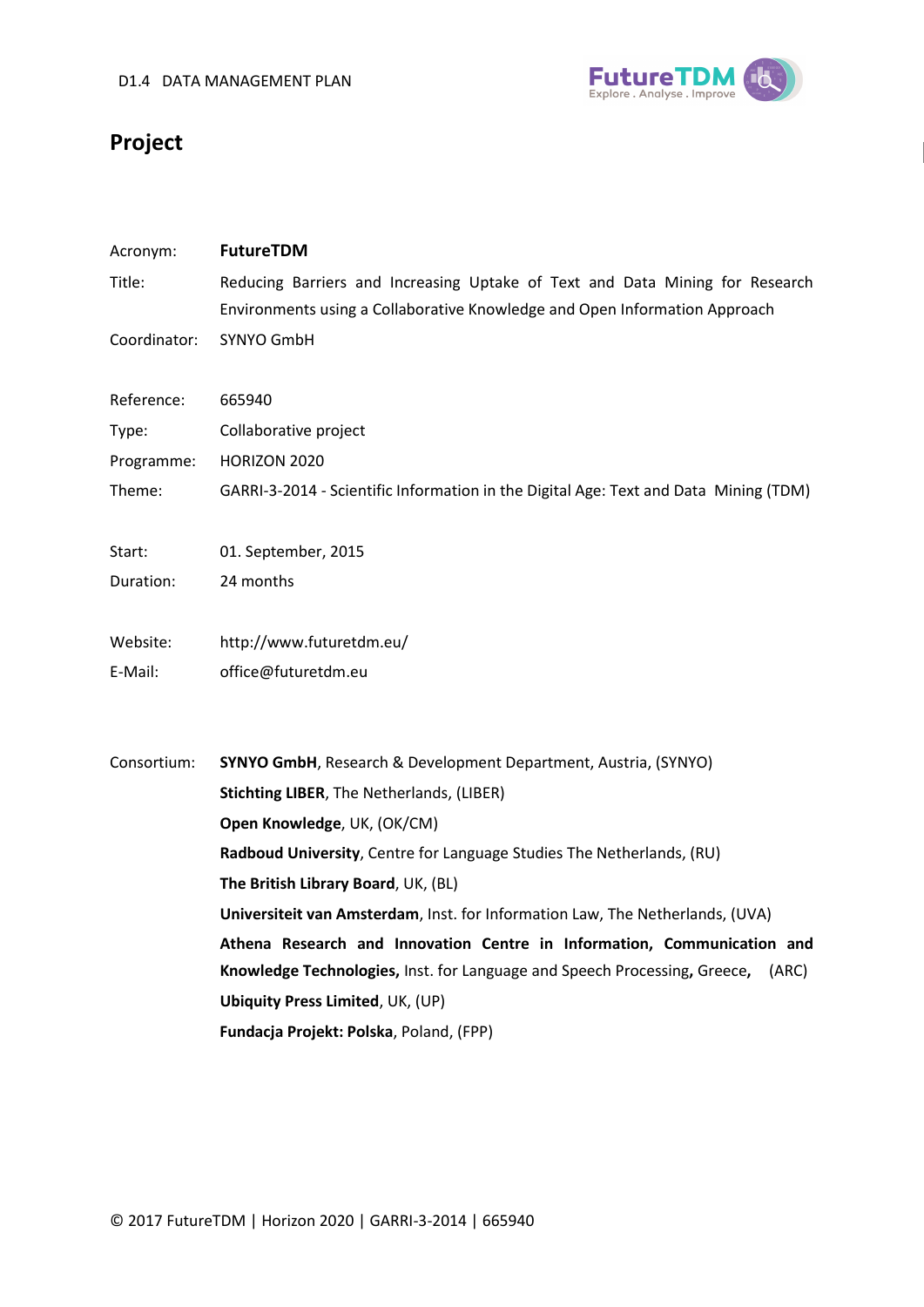

### **Deliverable**

| Number:              | D1.4                                             |
|----------------------|--------------------------------------------------|
| Title:               | <b>Data Management Plan</b>                      |
| Lead beneficiary:    | <b>SYNYO</b>                                     |
| Work package:        | WP1 Manage: Project management and collaboration |
| Dissemination level: | Public (PU)                                      |
| Nature:              | Report (RE)                                      |
| Due date:            | 29.02.2016                                       |
| Submission date:     | 29.02.2016 - updated on 31.08.2017               |
|                      |                                                  |
| Author:              | <b>Burcu Akinci, SYNYO</b>                       |
|                      | <b>Alessio Bertone, SYNYO</b>                    |
|                      |                                                  |
| Contributors:        | Helen Frew, LIBER                                |
|                      | <b>Melanie Imming, LIBER</b>                     |
|                      | Freyja van den Boom, OKCM                        |
|                      | <b>Stelios Piperidis, ARC</b>                    |
| Review:              | <b>Stelios Piperidis, ARC</b>                    |
|                      | Bernhard Jaeger, SYNYO                           |
|                      |                                                  |

|                                                                                                   |  |  | Acknowledgement: This project has received   Disclaimer: The content of this publication is the    |
|---------------------------------------------------------------------------------------------------|--|--|----------------------------------------------------------------------------------------------------|
|                                                                                                   |  |  | funding from the European Union's Horizon 2020   sole responsibility of the authors, and in no way |
| Research and Innovation Programme under Grant   represents the view of the European Commission or |  |  |                                                                                                    |
| Agreement No 665940.                                                                              |  |  | its services.                                                                                      |
|                                                                                                   |  |  |                                                                                                    |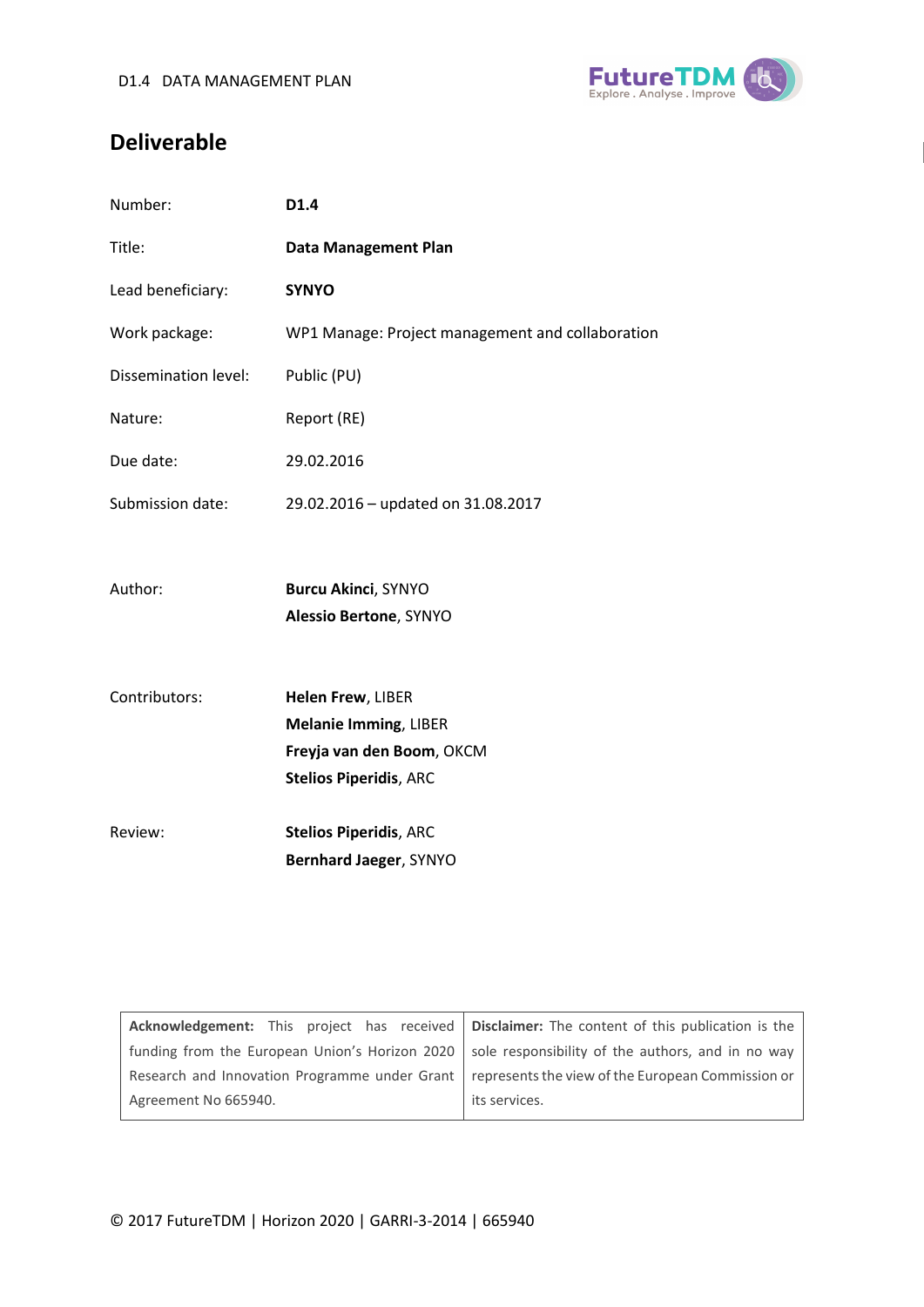

### **Table of Contents**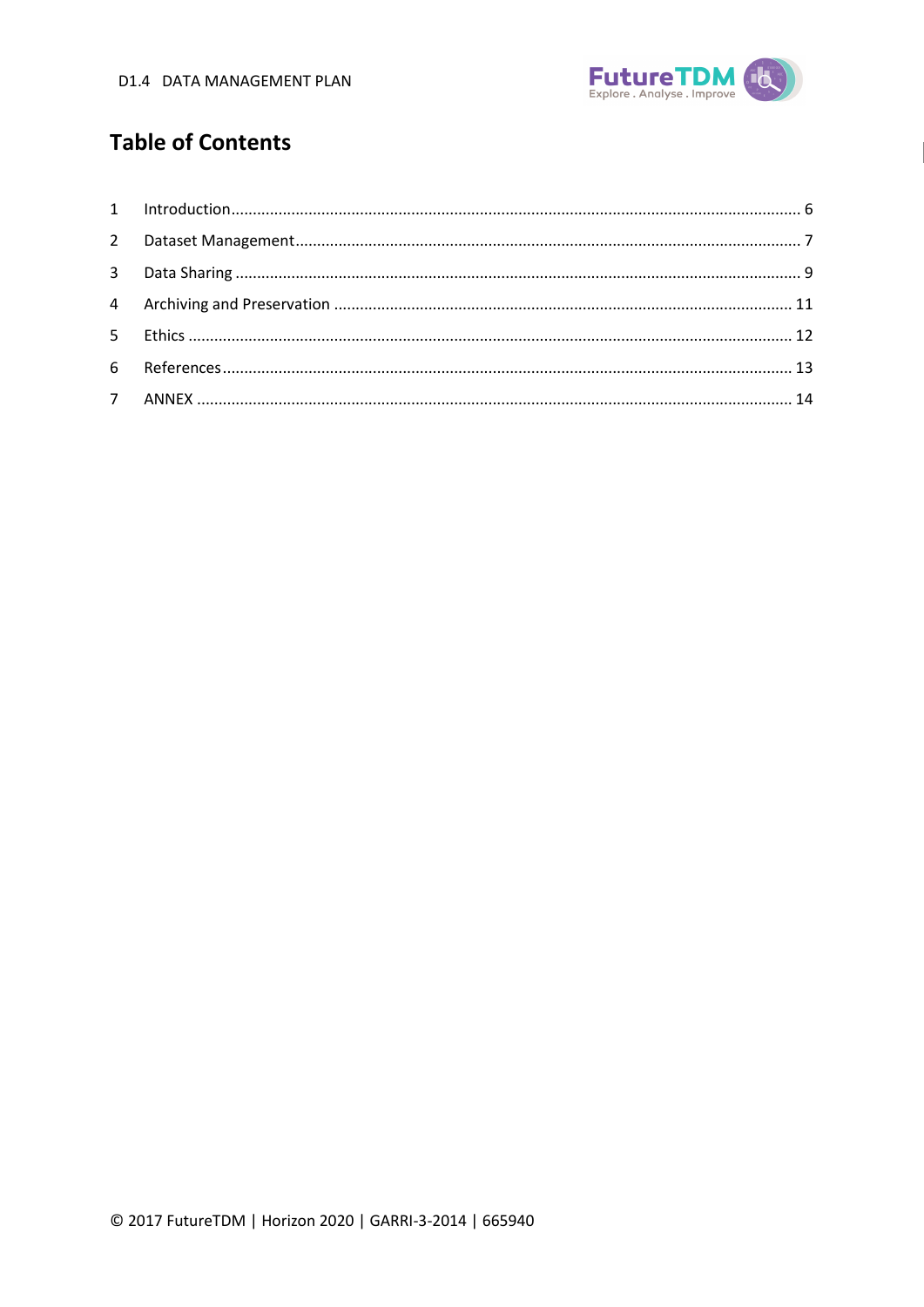

### **List of Tables**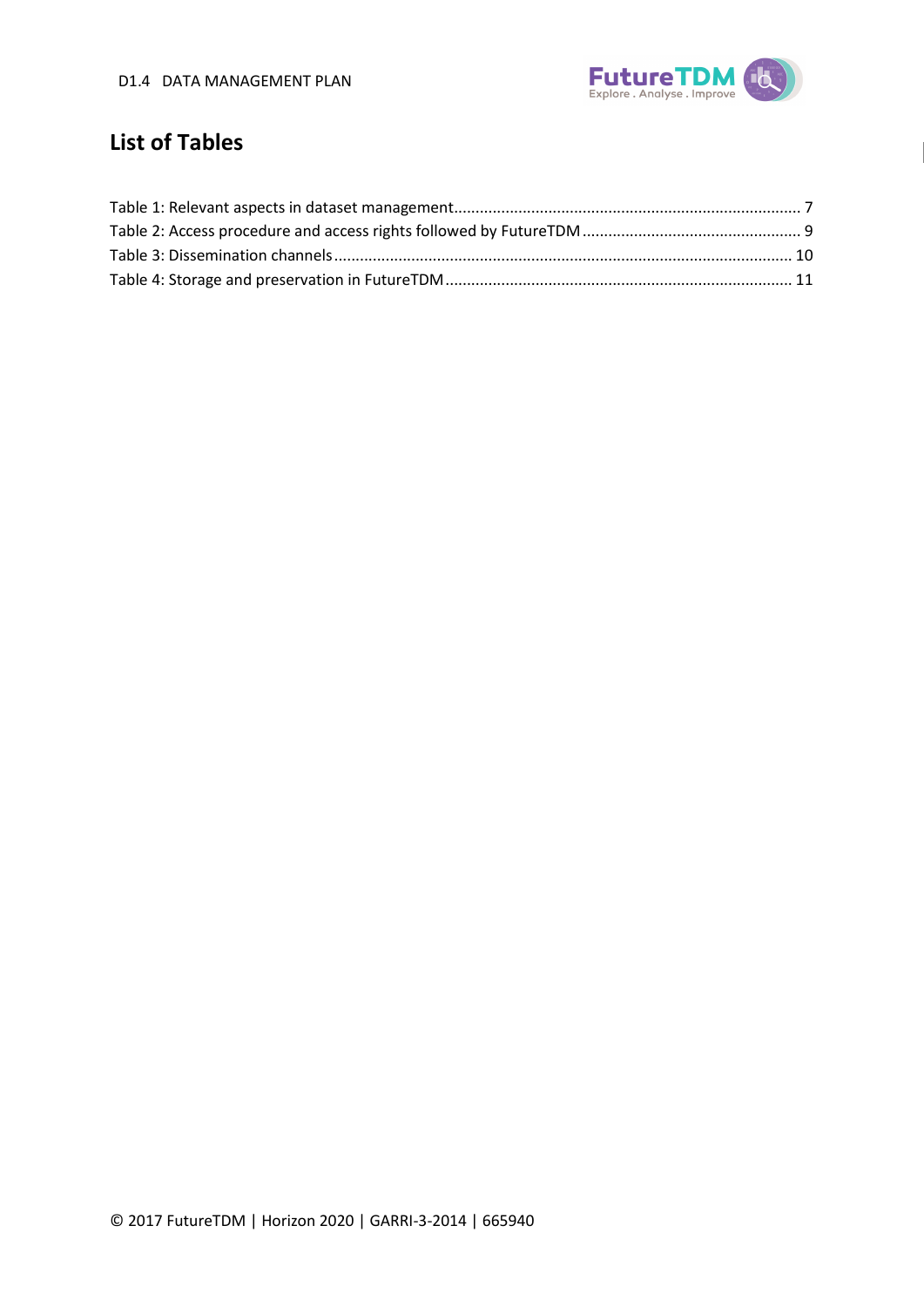

# <span id="page-5-0"></span>**1 INTRODUCTION**

This deliverable describes the Data Management Plan (DMP) for the FutureTDM project. The aim of the DMP is to provide an analysis of the main elements of the data management policy that has been used throughout the project, with regard to all the datasets that will be generated and used. The DMP follows the guidelines suggested for Horizon 2020 calls<sup>1</sup>. Moreover, an ethical approach is adopted and maintained throughout the fieldwork process, following the directives described in deliverable 2.1.

© 2017 FutureTDM | Horizon 2020 | GARRI-3-2014 | 665940 **.** 1http://ec.europa.eu/research/participants/data/ref/h2020/grants\_manual/hi/oa\_pilot/h2020-hi-oa-datamgt\_en.pdf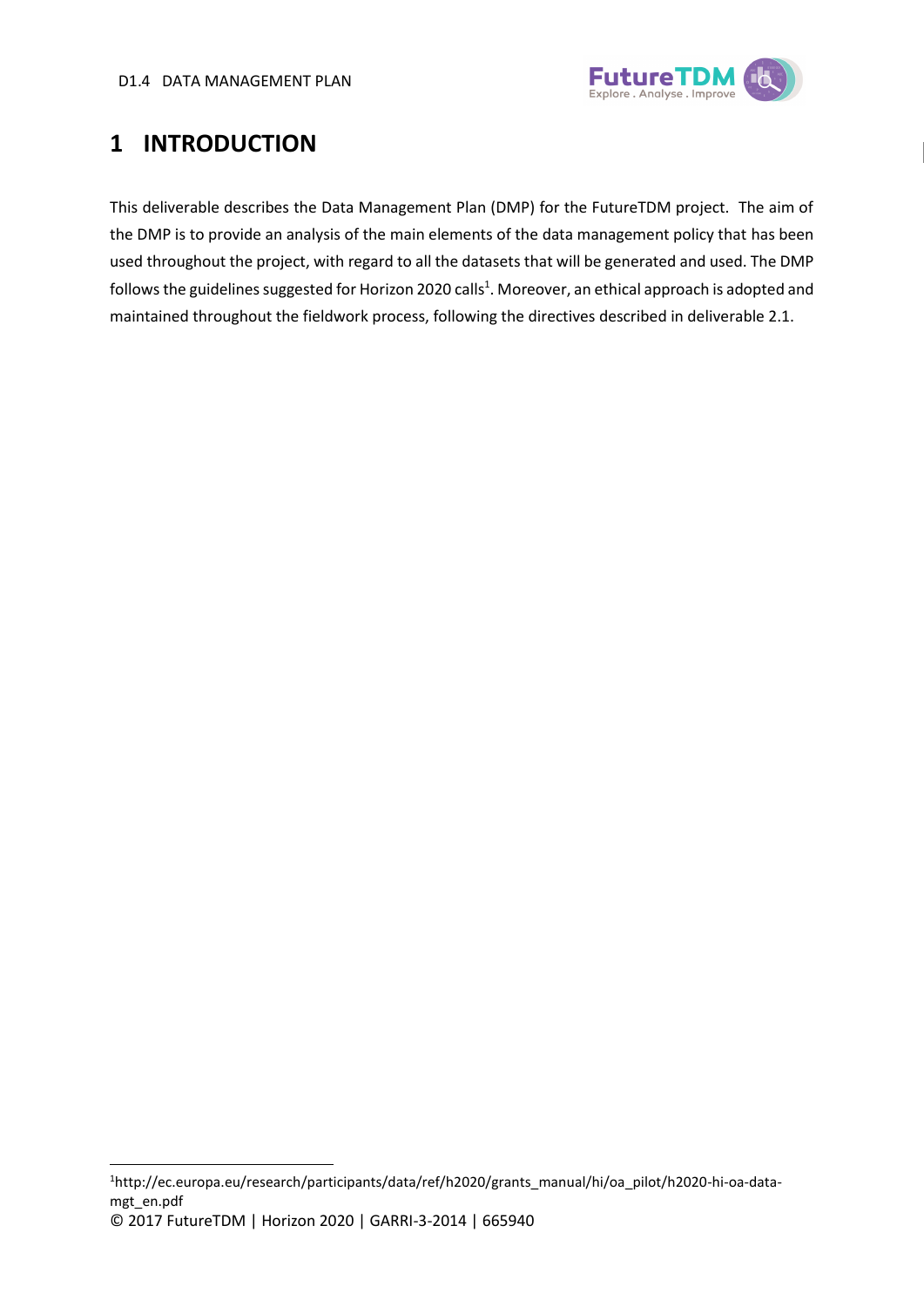

### <span id="page-6-0"></span>**2 DATASET MANAGEMENT**

This section encompasses the current status within the consortium about the data that is produced. It will be coherently updated as the project progresses to always reflect the current status. In particular, [Table 1](#page-6-1) outlines the most relevant aspects that the FutureTDM project will take into account.

<span id="page-6-1"></span>

| Data set reference and name |                     | <b>Structured interviews</b>                                                                                                                                                                                                                                                                                                                                                                                             |
|-----------------------------|---------------------|--------------------------------------------------------------------------------------------------------------------------------------------------------------------------------------------------------------------------------------------------------------------------------------------------------------------------------------------------------------------------------------------------------------------------|
| Data set description        | General description | The data gathered concerns the answers given<br>by TDM practitioners on questions related to<br>text and data mining practices and issues. In total<br>the 30 interviews will be recorded to mp3 and<br>transcribed into an excel file. The data will be<br>made available anonymized to the project<br>partners for use within the FutureTDM project                                                                    |
|                             | Provenance          | Face to face interviews                                                                                                                                                                                                                                                                                                                                                                                                  |
|                             | Nature              | Mixed method research. The questionnaire<br>contains<br>questions<br>the<br>participants'<br>on<br>professional opinion and experiences with TDM.<br>No additional or sensitive personal data is being<br>collected                                                                                                                                                                                                      |
|                             | Scale               | 30 stakeholders                                                                                                                                                                                                                                                                                                                                                                                                          |
|                             | Beneficiary         | The data is collected for internal use of the<br>FutureTDM project. However the results will<br>feed back into the FutureTDM project through<br>visualizations and reports, to derive insight and<br>provide best practices which will be made<br>publicly available                                                                                                                                                     |
| Standards and metadata      |                     | will<br>interviews<br>be<br>recorded<br>The<br>$(mp3)$ ,<br>transcribed together with additional notes in<br>Excel and reported in form of a document. In<br>case the primary interview data (actual mp3<br>files) are to be persistently stored for future use<br>other<br>researches, they<br>would<br>be<br>by<br>appropriately described using a compatible<br>schema (Dublin Core)                                  |
| Data collection procedure   |                     | Stakeholder collection/ KC participant<br>details<br>list:<br>contact<br>names,<br>and<br>organisations as part of the stakeholder<br>identification will be collected and (after<br>getting their consent) made available in<br>the online stakeholder map<br>Bibliographic references: references will<br>be collected and stored (e.g. in bibTex<br>format), but being public domain data,<br>no ethical issue arises |

| Table 1: Relevant aspects in dataset management |  |  |  |  |  |  |  |
|-------------------------------------------------|--|--|--|--|--|--|--|
|-------------------------------------------------|--|--|--|--|--|--|--|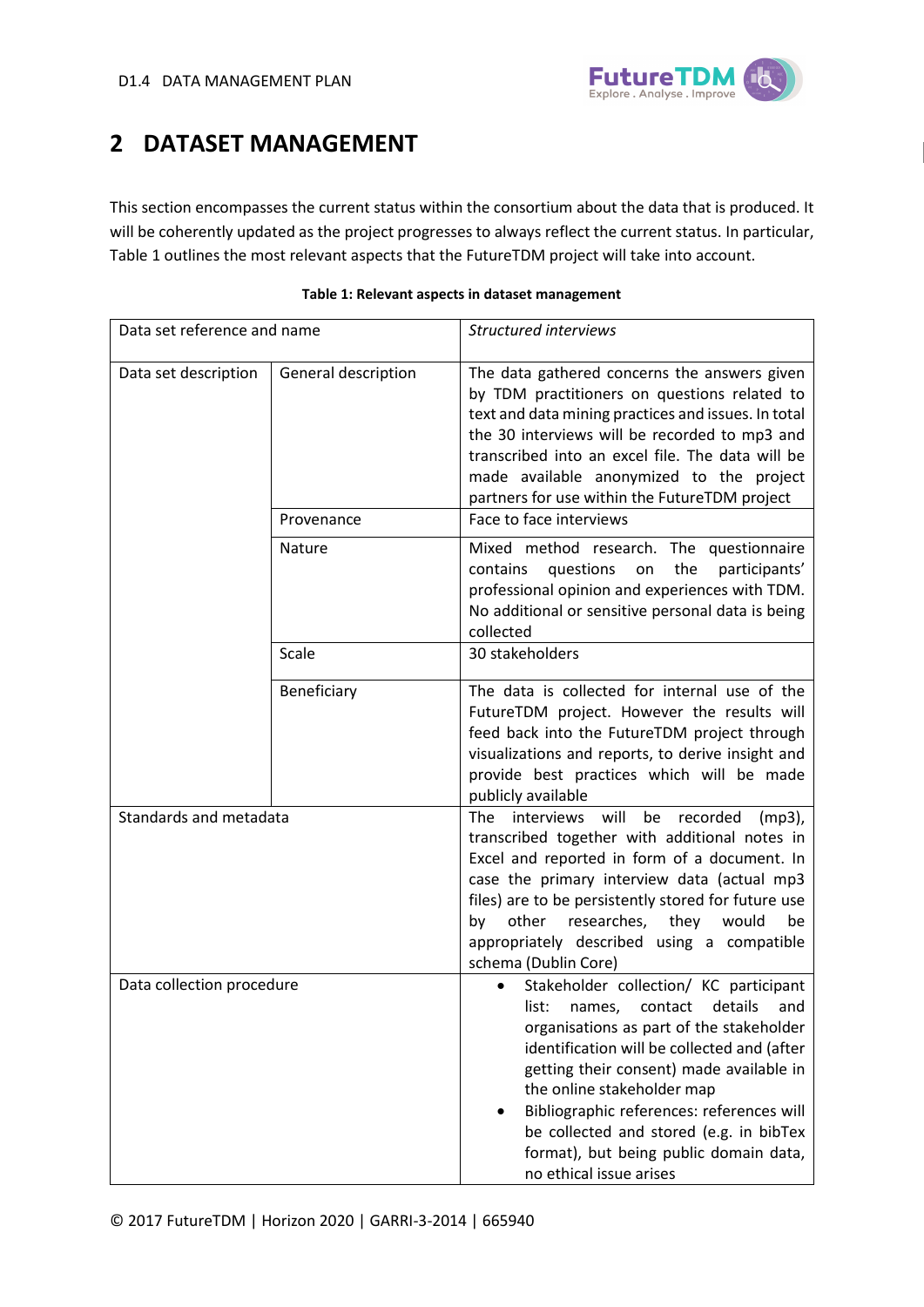

| Structured Interviews (WPs 4 and 5):                                                |
|-------------------------------------------------------------------------------------|
| participants are chosen from<br>the                                                 |
| stakeholder collection and, based on                                                |
| their voluntary informed consent, asked                                             |
| to answer a set of pre-determined open                                              |
| and closed question in person or through                                            |
| videocall. With the participants consent<br>(using the form provided in the Annex), |
| the interviews will be recorded and                                                 |
| transcribed<br>internal<br>for<br>use<br>only                                       |
| (adopting<br>the<br>standards<br>above                                              |
| mentioned).<br>will<br><b>The</b><br>data<br>be                                     |
| anonymized for further use for the                                                  |
| purpose of FutureTDM                                                                |
| Mainly public<br>data will<br>be<br>used                                            |
| throughout the FutureTDM project. In                                                |
| case industrial projects are used, the                                              |
| owner of the Intellectual Property Rights                                           |
| will be approached and will have to                                                 |
| approve that the data can be used for                                               |
| the project. Furthermore, the data will                                             |
| be aggregated and anonymized<br>for                                                 |
| ensuring<br>that<br>personal<br>and<br>or                                           |
| confidential data are not violated                                                  |
| Interviews (WPs 2 and 7): Video and                                                 |
| photo images will be made available on                                              |
| the project website under Creative                                                  |
| Commons BY Attribution v. 4.0 License                                               |
| and may be played at the larger multi-                                              |
| stakeholder workshops/symposium. The                                                |
| participants will be asked to sign a                                                |
| "consent form", where the participants                                              |
| confirm that all portraits and images are                                           |
| made with the explicit authorization of                                             |
| the participant. The participants also                                              |
| confirm that the FutureTDM project can                                              |
| use the videos and images for the                                                   |
| FutureTDM projects                                                                  |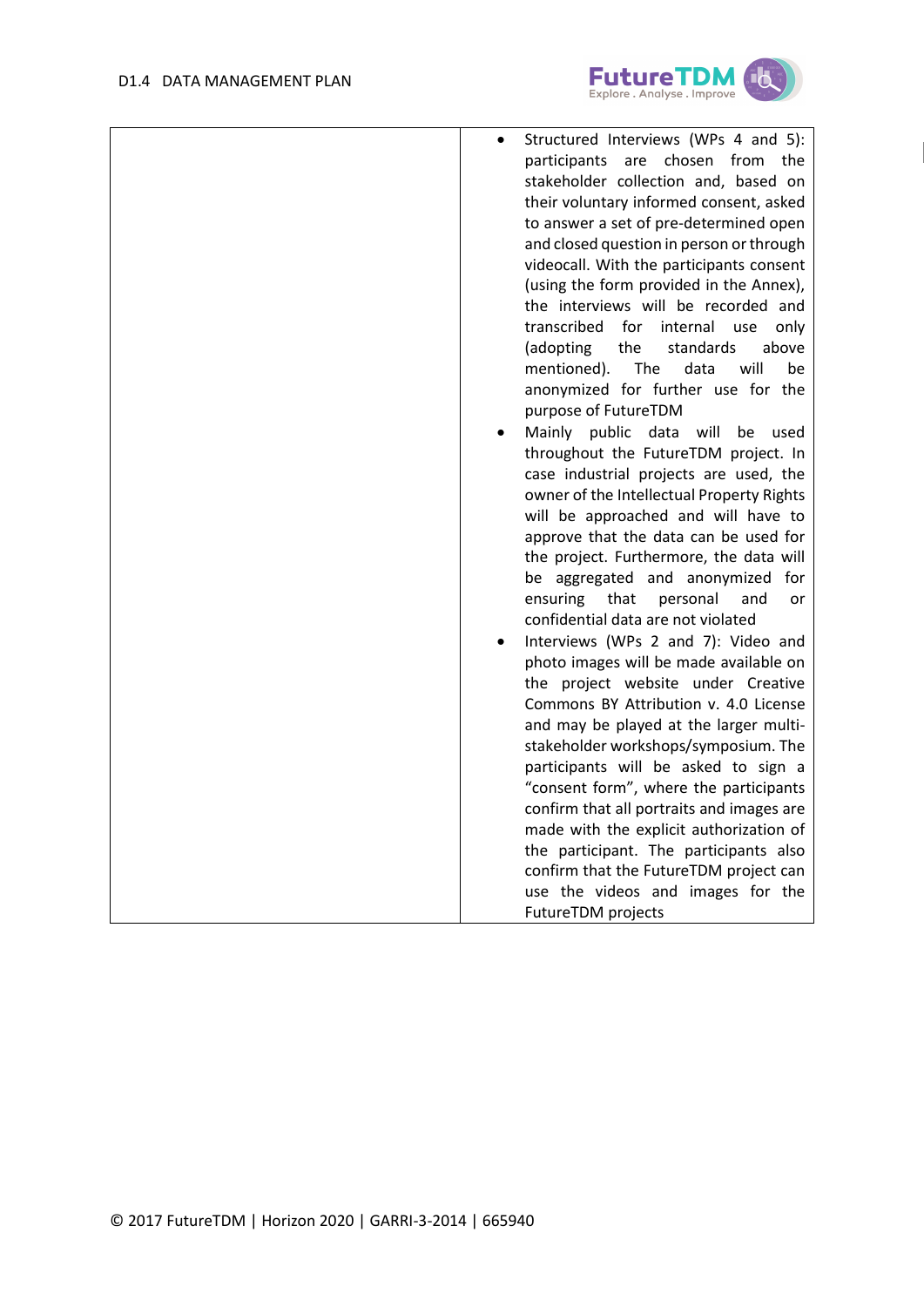

# <span id="page-8-0"></span>**3 DATA SHARING**

[Table 2](#page-8-1) outlines access procedures and rights in relation to the data gathered throughout the FutureTDM project

<span id="page-8-1"></span>

| Access procedure | In accordance with Grant Agreement Article 25,<br>data must be made available upon request, or in<br>the context of checks, reviews, audits or<br>investigations. If there are ongoing checks etc.<br>the records must be retained until the end of<br>these procedures                                                                                                                                                                                                                                                                                                                                                                                                                                                                                                                                                                                                                                                           |
|------------------|-----------------------------------------------------------------------------------------------------------------------------------------------------------------------------------------------------------------------------------------------------------------------------------------------------------------------------------------------------------------------------------------------------------------------------------------------------------------------------------------------------------------------------------------------------------------------------------------------------------------------------------------------------------------------------------------------------------------------------------------------------------------------------------------------------------------------------------------------------------------------------------------------------------------------------------|
| Access rights    | Project partners:<br>FutureTDM partners must give each<br>other access - on a royalty-free basis -<br>to data needed to implement their own<br>tasks under the action, where is legally<br>and practically possible<br>FutureTDM partners must give each<br>$\bullet$<br>other access - under fair and reasonable<br>conditions (Article $25.3$ ) – for exploiting<br>their own results to data, where is legally<br>and practically possible<br>Unless otherwise agreed, requests for<br>$\bullet$<br>access may be made up to one year after<br>the period set out in Article 3 (24<br>months)<br><b>Affiliated entities:</b><br>Unless otherwise agreed, access must be<br>under fair and<br>reasonable<br>given,<br>conditions, and where is legally and<br>practically possible<br>Requests for access may be made $-$<br>unless agreed otherwise $-$ up to one<br>year after the period set out in Article 3<br>(24 months) |

#### **Table 2: Access procedure and access rights followed by FutureTDM**

Concerning the exploitation and the dissemination of results, each partner must take measures to ensure the exploitation of its results, up to four years after the period set out in Article 3 (24months) and to guarantee the access and visibility of the results (according to Article 29 of the Grant Agreement). To this aim different dissemination channels are adopted, improved and maintained also after the project lifecycle (for more detailed information see D7.2, Communication and exploitation plan). They are shown in [Table 3](#page-9-0) along with a short description about their use and the policies adopted. The content presented in the table will be coherently updated as the project progresses.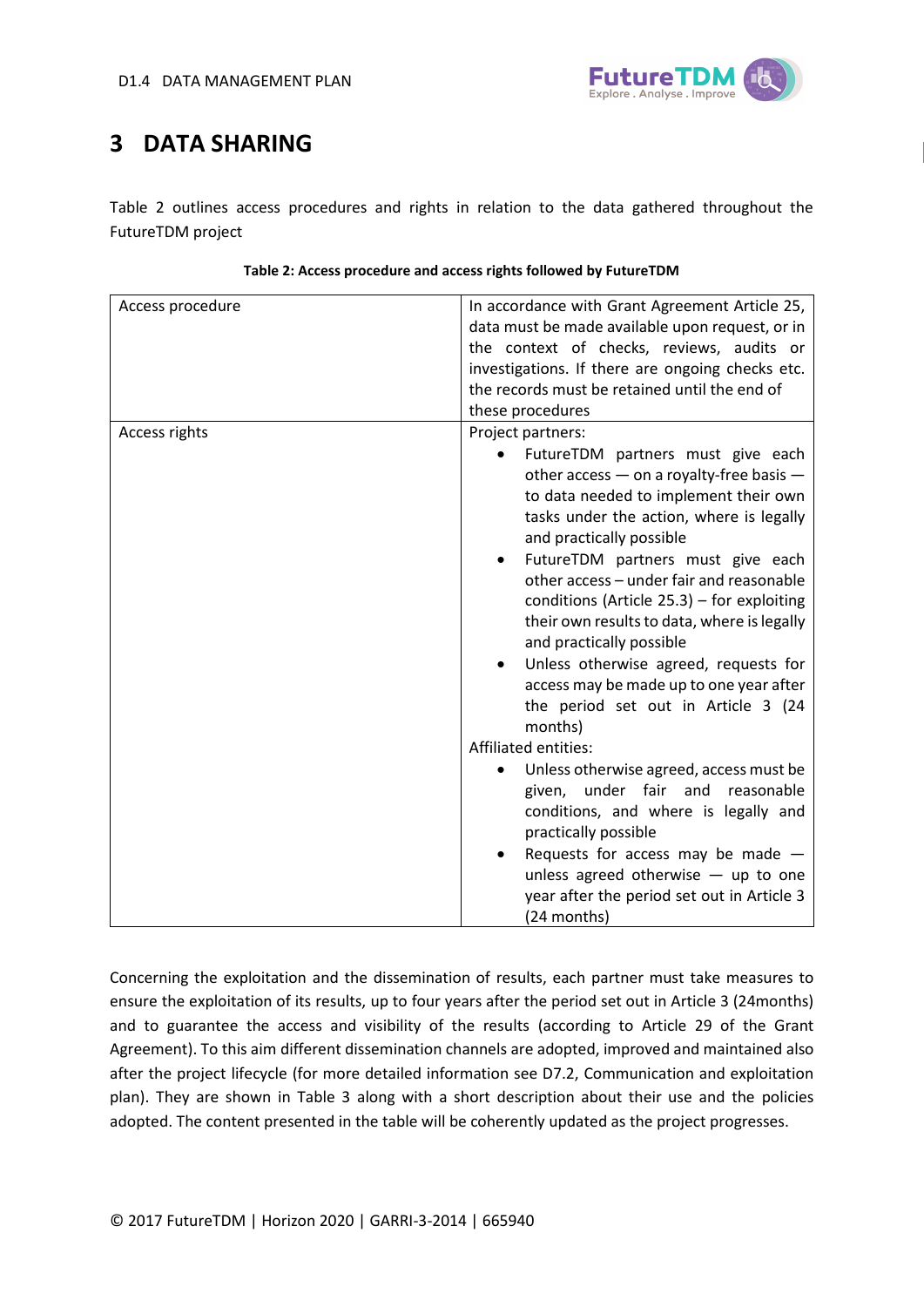

<span id="page-9-0"></span>

| <b>Dissemination channels</b> | <b>Usage</b>                                    | <b>Policy</b>           |
|-------------------------------|-------------------------------------------------|-------------------------|
| Project website               | Reference point of project visibility until the | CC-BY                   |
|                               | Open Information Hub goes online                |                         |
| Newsletter                    | Provide regular updates on the project          | CC-BY                   |
|                               | activities and redirect to the website, where   |                         |
|                               | more information on the project is available    |                         |
| <b>Fact sheets</b>            | Support the work of the project and             | CC-BY                   |
|                               | encourage feedback e.g. at events               |                         |
| Knowledge Cafés (KC)          | Informal opportunity for stakeholders to find   | Chatham                 |
|                               | out about TDM, the FutureTDM project and        | house rule <sup>2</sup> |
|                               | its goals, and to provide the project with      |                         |
|                               | feedback                                        |                         |
| <b>KC</b> flyers              | Explain knowledge cafés and asking for input    | CC-BY                   |
| media<br>Social<br>(e.g.      | Publicise the project several time a day and    | CC-BY                   |
| Twitter)                      | support the diffusion of TDM related news       |                         |
| Publications                  | Project related articles in TDM field           | Open Access             |
| <b>Blog</b>                   | A place where stakeholders can find latest      | CC-BY                   |
|                               | updates on the project, useful info and         |                         |
|                               | exchange comments on TDM related topics         |                         |
| Templates                     | <b>Ensure brand continuity</b>                  | CC-BY                   |
| Project reports               | Describe the results of the work packages       | CC-BY                   |
| Video                         | Gain an insight into FutureTDM and involve      | Consent form +          |
|                               | stakeholder to improve TDM uptake in EU         | CC-BY                   |
| Survey (e.g. structured       | Collect experts feedback and generate best      | Consent form +          |
| interviews)                   | practice case studies                           | CC-BY for best          |
|                               |                                                 | practice                |

#### **Table 3: Dissemination channels**

**.** 

<sup>©</sup> 2017 FutureTDM | Horizon 2020 | GARRI-3-2014 | 665940 2 https://en.wikipedia.org/wiki/Chatham\_House\_Rule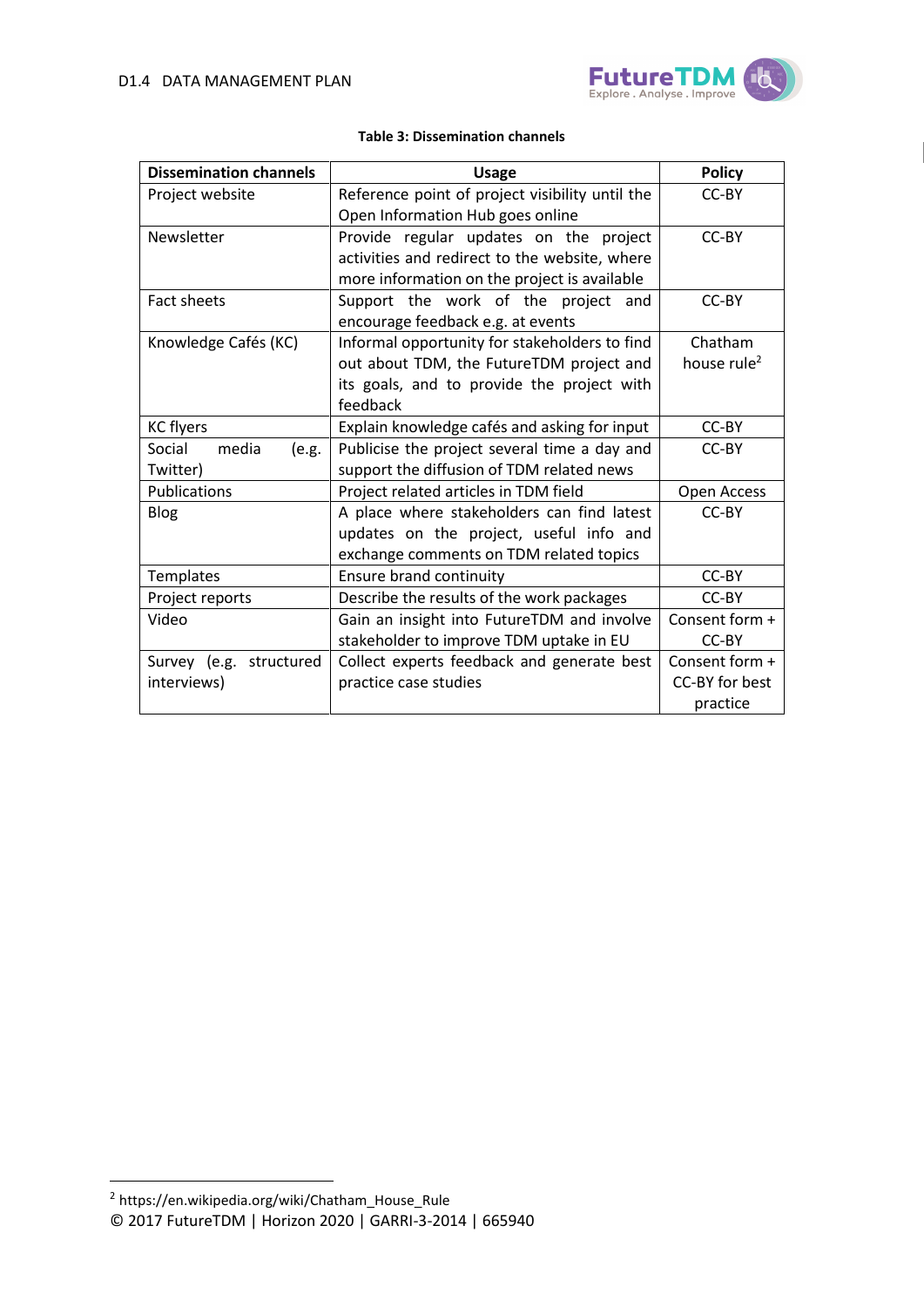

### <span id="page-10-0"></span>**4 ARCHIVING AND PRESERVATION**

[Table 4](#page-10-1) outlines the main management principles behind the archiving and preservation of the data collected through the project.

<span id="page-10-1"></span>

| Inform and keep track                                                                                                                                                                                   | Data gathered in WP2 (interviews and<br>workshops) and WP4 (best practices) as<br>well as their metadata, will be compiled<br>and deposited in OpenAIRE's Zenodo<br>repository to ensure discoverability,<br>accessibility, and intelligibility<br>In case of changes to this regard, each<br>partner must immediately inform the<br>coordinator (who in turn must inform<br>the Funding Agency and other partner<br>countries)<br>Records and documentation will kept<br>up-to-date in content and format so they<br>remain easily accessible and usable |
|---------------------------------------------------------------------------------------------------------------------------------------------------------------------------------------------------------|-----------------------------------------------------------------------------------------------------------------------------------------------------------------------------------------------------------------------------------------------------------------------------------------------------------------------------------------------------------------------------------------------------------------------------------------------------------------------------------------------------------------------------------------------------------|
| Retention                                                                                                                                                                                               | A period of four years (after the end of the<br>project)                                                                                                                                                                                                                                                                                                                                                                                                                                                                                                  |
| Type of documents retained<br>Project partners retain the original documents.<br>Digital and digitalised documents are considered<br>originals if they are authorised by the applicable<br>national law |                                                                                                                                                                                                                                                                                                                                                                                                                                                                                                                                                           |

#### **Table 4: Storage and preservation in FutureTDM**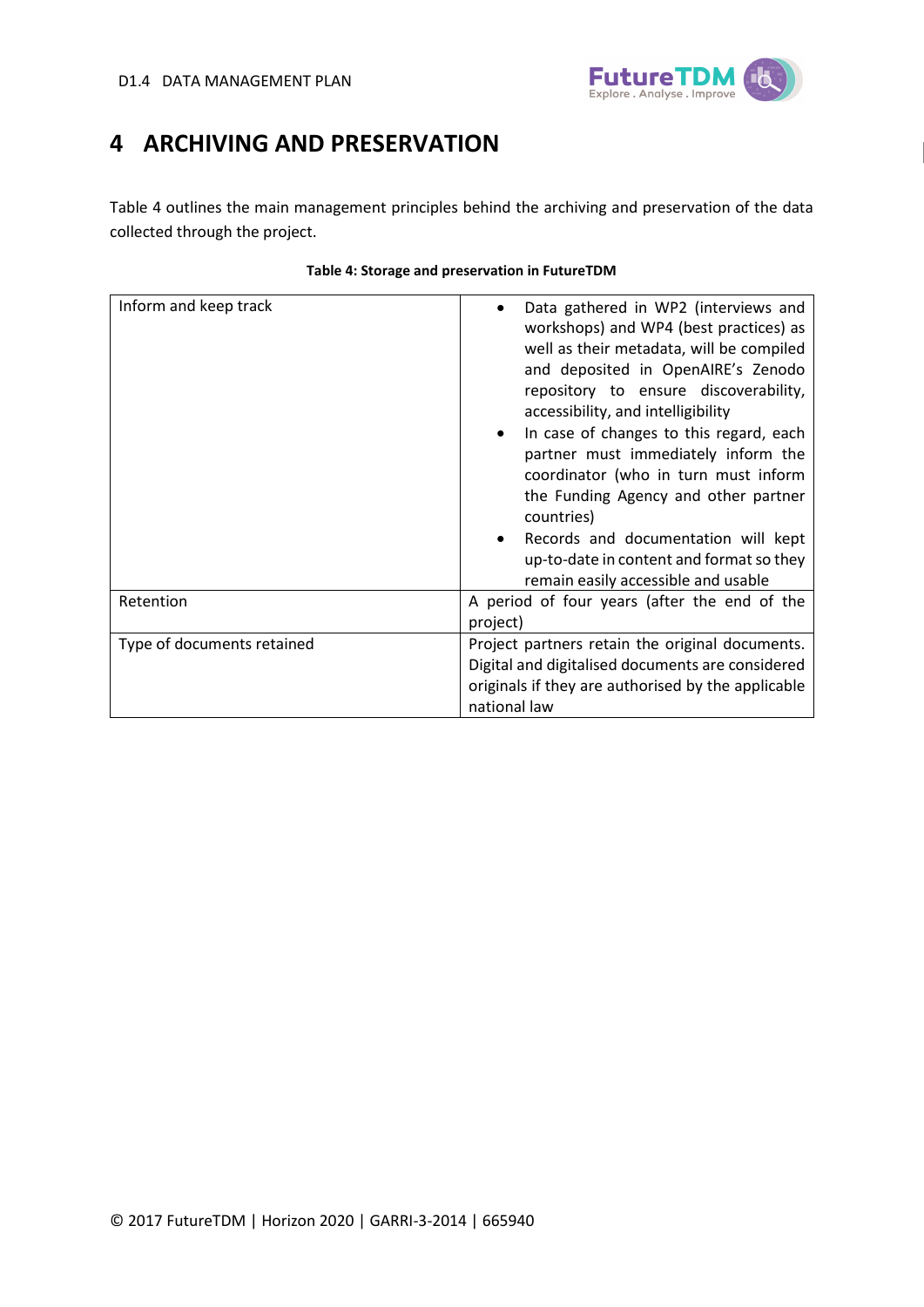

## <span id="page-11-0"></span>**5 ETHICS**

The project partners are to comply with the ethical principles as set out in the Grant Agreement (Article 34), which states that all activities must be carried out in compliance with:

- The ethical principles (including the highest standards of research integrity e.g. as set out in the European Code of Conduct for Research Integrity, and including, in particular, avoiding fabrication, falsification, plagiarism or other research misconduct) and Commission recommendation (EC) No 251/2005 of 11 March 2005 on the European Charter for Researchers and on a Code of Conduct for the Recruitment of Researchers (OJ L 75, 22.03.2005, p. 67), the European Code of Conduct for Research Integrity of ALLEA (All European Academies) and ESF (European Science Foundation) of March 2011
- Applicable international, EU and national law.

Furthermore, activities raising ethical issues must comply with the "ethics requirements" set out in Annex 1 of the Grant Agreement.

#### **Confidentiality**

Whenever not differently written, the FutureTDM partners must retain any data, documents or other material as confidential ("confidential information") during the implementation for the project and for four years after the period set out in Article 3 (24 months). Further details on confidentiality can be found in Article 36 of the Grant Agreement.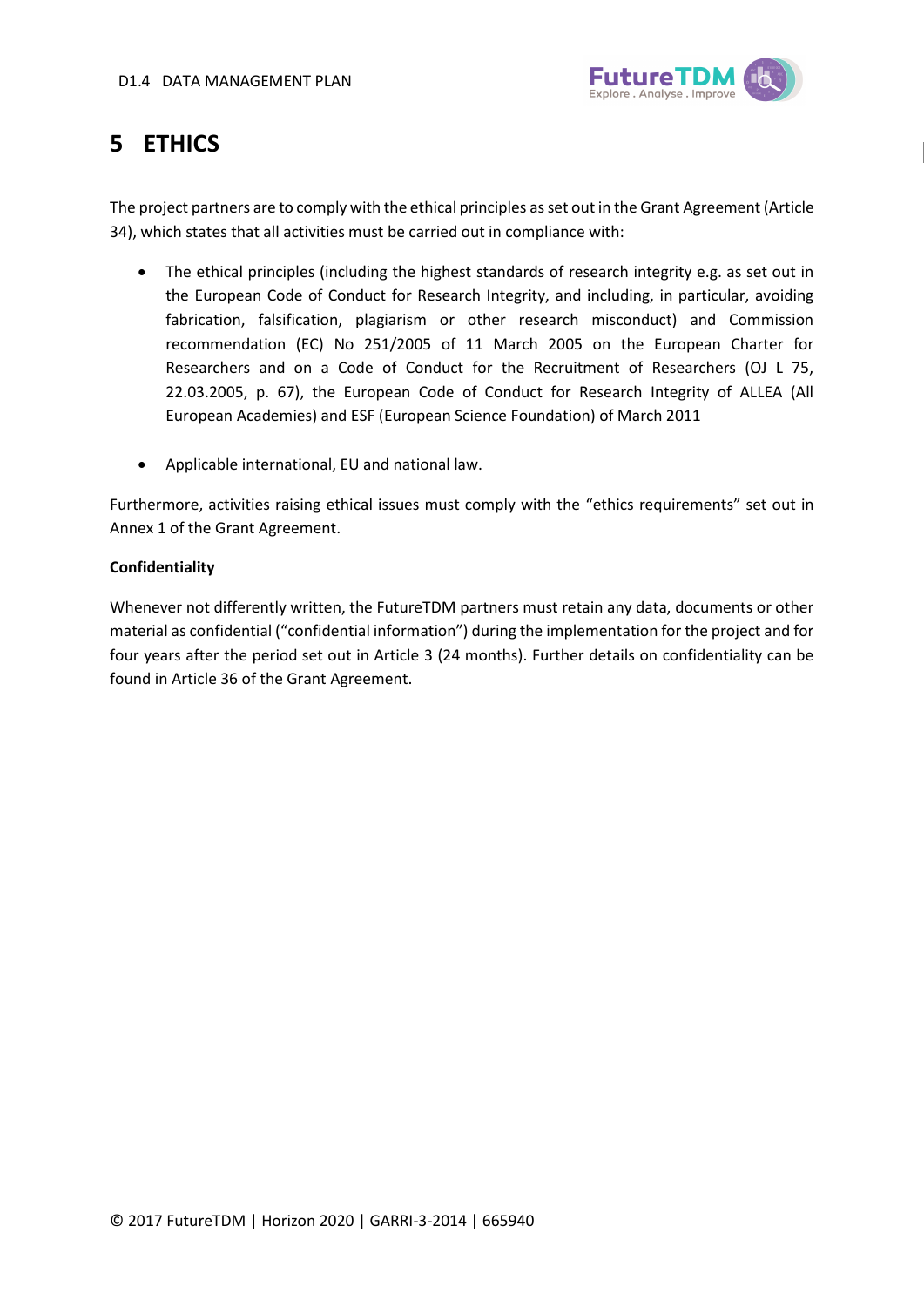

# <span id="page-12-0"></span>**6 REFERENCES**

#### **Literature:**

European Union Agency for Fundamental Rights (2014) *Handbook on European Data Protection Law*. Brussels.

#### **Websites:**

[http://ec.europa.eu/research/participants/data/ref/h2020/grants\\_manual/hi/oa\\_pilot/h2020-hi-oa](http://ec.europa.eu/research/participants/data/ref/h2020/grants_manual/hi/oa_pilot/h2020-hi-oa-data-mgt_en.pdf)[data-mgt\\_en.pdf](http://ec.europa.eu/research/participants/data/ref/h2020/grants_manual/hi/oa_pilot/h2020-hi-oa-data-mgt_en.pdf)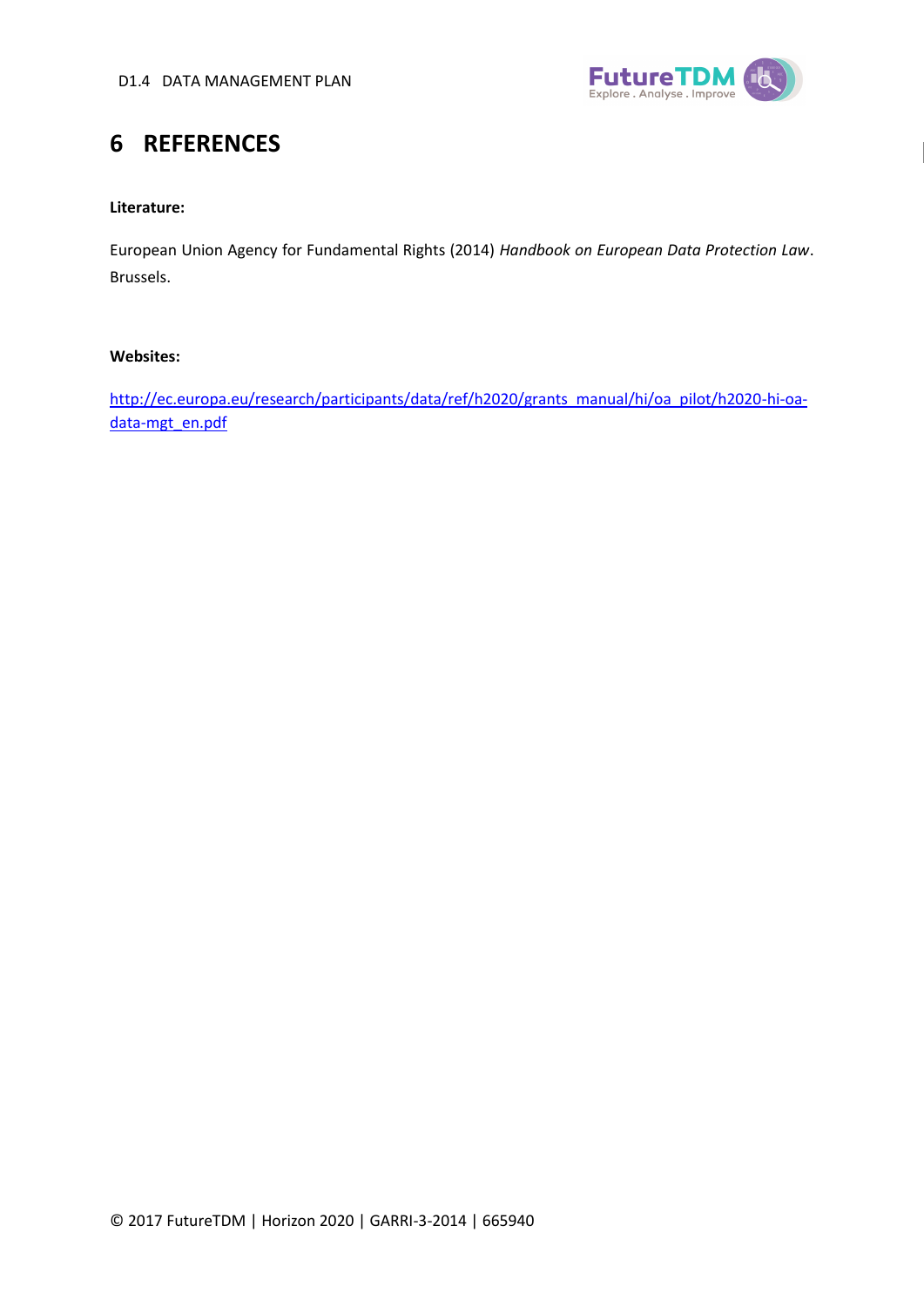

## <span id="page-13-0"></span>**7 ANNEX**

As described in Deliverable 2.1, the participants to the survey will receive a form like the following one:

**Purpose of data collection:** *The following data will be collected for the EU research project FutureTDM funded by European Commission under the Horizon2020 – GARRI-3 program. FutureTDM partner will use this data for Work Package \_\_\_\_\_\_.*

*FutureTDM* **Consortium Contact Point(s)**:

**Who has access to this information:** By signing the form you give your consent to process your data for the project. The *FutureTDM* consortium members will be the only persons that will have access to your personal information. The *FutureTDM* Consortium members, who see/access this information, will keep it confidential.

**Withdrawal Information:** Your participation in the *FutureTDM* project is completely voluntary, and you can choose to stop participating at any time. If you decide to withdraw from the project, please contact the *FutureTDM* consortium contact points outlined above, and they will explain the best way for you to stop taking part.

You should know that you may be withdrawn from the project for any of the following reasons:

- If you don't follow the project's ethical committee instructions.
- If you don't attend the scheduled data collection sessions.
- If the whole project is stopped, for reasons not known now.

| <b>Voluntary Participant Data</b>                        |                                                     |
|----------------------------------------------------------|-----------------------------------------------------|
| <b>Name</b>                                              |                                                     |
| <b>Status</b>                                            |                                                     |
| Email                                                    |                                                     |
| Telephone                                                |                                                     |
| <b>Chair of Selection Panel of Voluntary Participant</b> |                                                     |
| Name                                                     |                                                     |
| <b>Address</b>                                           |                                                     |
| Email                                                    |                                                     |
| Telephone                                                |                                                     |
| <b>Exercise details</b>                                  |                                                     |
| <b>Exercise Plan Form</b>                                | (Id number)                                         |
| <b>Actor Role Form</b>                                   | (Id number)                                         |
|                                                          |                                                     |
| Applicable Laws/Directives                               |                                                     |
| Date                                                     | (dd/mm/yy)                                          |
| <b>Declaration</b>                                       | I have read the terms outlined and understand them. |
|                                                          | I consent to the terms.                             |
|                                                          |                                                     |
|                                                          | Signature                                           |
|                                                          |                                                     |